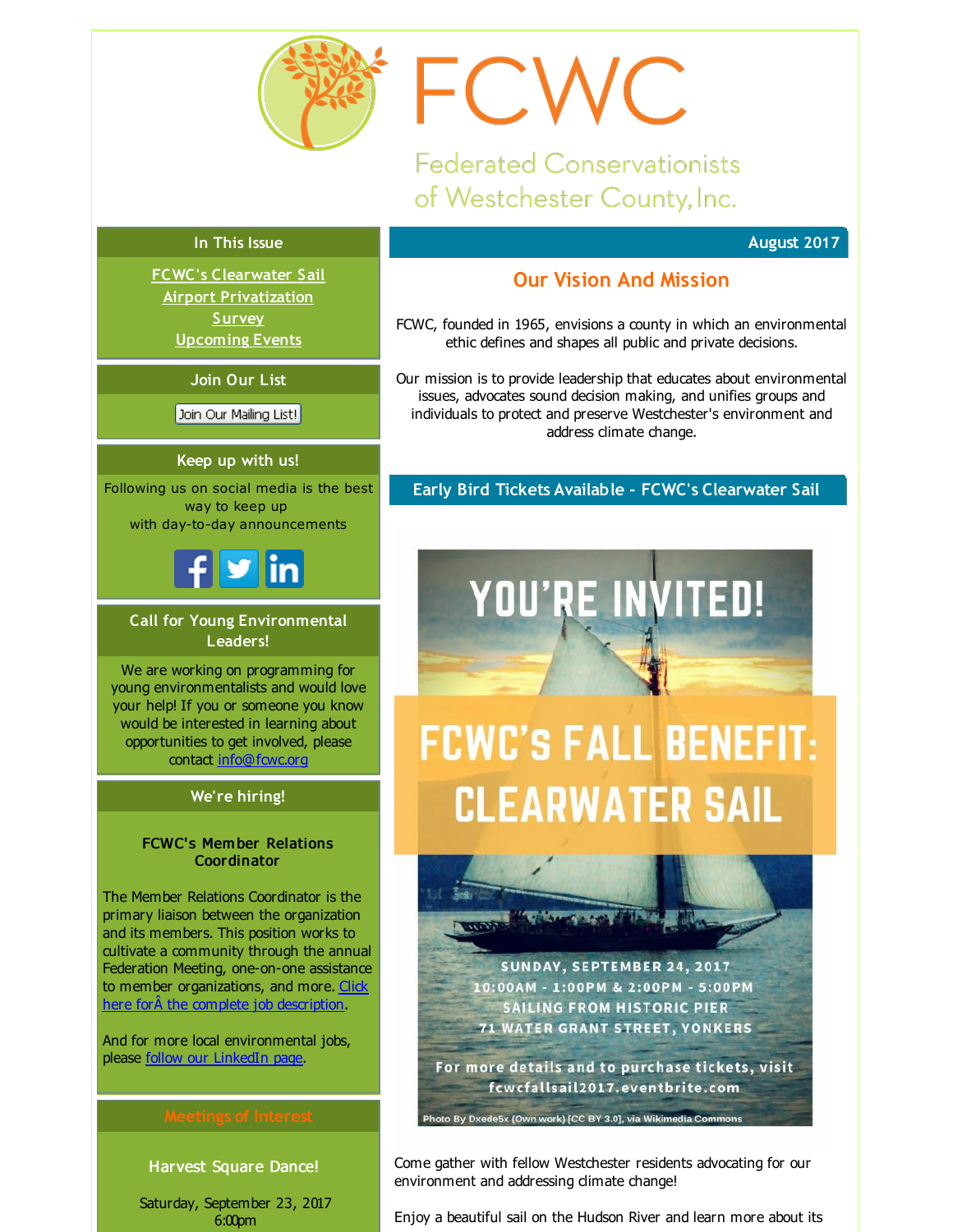Faraway Farm Alpacas, Yorktown Heights, NY

Sponsored by Sierra Club Lower Hudson Group

Come to our fourth annual Harvest Square Dance fundraiser. Past square dances showed we can pack a lot of fun into a fundraiser!

Foot & Fiddle Dance Co. is sending us a great caller who knows how to guide even dancers with two left feet! Come to Faraway Farm Alpacas in Yorktown at 5pm and meet the alpacas and Icelandic horses. The dance starts at 6pm. Faraway is donating 10% of proceeds from sales during the event to the benefit pot.

We'll have wine, beer, soft drinks, great food with vegan and gluten-free options, desserts, and ice cream from the Blue Pig in Croton.

#### Visit

[harvestsquaredance.brownpapertickets.com](http://r20.rs6.net/tn.jsp?f=001sEi2vL3eysdtiOaZRn23nu26yJ-D3360FEQL_7V1cWIxJ8wKciZHn7VE7RYApdvjeG2W9ecxvaCn24nRA73MnvTwfm4VwFrgqT5pMalBgf2N7vY1RETvBbpoP-K88JKr_1gtmMHPwPtd9E8b562Cz2udN0ZvPn5B8kw-cX1BG6Hv-Mzv-DkiiJCqcHDlSWHXAfr0f3H2ejU=&c=&ch=) for complete info and to buy tickets, which are on discount through September 9.

history and ecology. We'll be hosting two sails from 10am-1pm and 2pm-5pm, departing from the historic Yonkers Pier.

#### Limited Early Bird tickets available through Labor Day (Septem ber 4th)!

We hope you'll join us! Please click the link below for more details and to purchase tickets or sponsorships:



#### **Updates on Westchester County Airport Privatization**

FCWC Board Member Carolyn Cunningham presented FCWC's position on the Draft Master Plan for the Westchester County Airport at a public hearing on July 27, 2017. Watch a video of the statement below:



Westchester County Airport Master Plan Public Hearing - July 27, 2017 - Carolyn Cunningham

Interested in learning more and getting involved? Check out our new page with action steps and more on FCWC's advocacy against airport expansion and [privatization](http://r20.rs6.net/tn.jsp?f=001sEi2vL3eysdtiOaZRn23nu26yJ-D3360FEQL_7V1cWIxJ8wKciZHn7VE7RYApdvj6TN8nXOD9kXqS-mfWHG8ubp-_Et-cUZiI43zs3IX_COfEAXNxwNHgtcAnL3LbsnrN3-qyrHtENuGCLQJanwziVp8xKBp-6uLMPPZD_fmNrRrIDSMrSTExbbRcVxlVwYdKKH87zBnh8U=&c=&ch=) to protect Westchester's environment.

### **Survey**

We'd love to hear from you about your thoughts on FCWC and would be incredibly grateful if you'd complete this short survey (should take a couple of minutes!).

#### Please click here to take the [survey](http://r20.rs6.net/tn.jsp?f=001sEi2vL3eysdtiOaZRn23nu26yJ-D3360FEQL_7V1cWIxJ8wKciZHn2hZBOosKbKraJcKBEs6eCyDIjNMjiFayZq6on9pPgGNT46oChmZImPXJ1l8iwR5Zzw1f6SiSpsKr1NLbHMRCxJ98r3XiMYeK5JYskFdkeqLOYgOP_JJnCnGNhSIvBMfyF2NK-HSuPjD&c=&ch=)!

#### **Events**

For a full list of our member organizations' events and happenings, check out our Federation Calendar at [www.fcwc.org/calendar](http://r20.rs6.net/tn.jsp?f=001sEi2vL3eysdtiOaZRn23nu26yJ-D3360FEQL_7V1cWIxJ8wKciZHn7d0tbog2pvm4KAJIdojL982N-l4iul_jeia2mnRE6CPMo7kEYg5vNPp2pU1U5_mDcZ0I-83KD55PEI8Fv0PiW8tChHixz010zP5oaMTXpIypWlVOOukcgo8w1OL_2L4BAjwggBqgHN3&c=&ch=). Remember to always confirm events before attending. Check back regularly as we are always updating.

#### **Keeping a Nature Journal**

*Sponsored by:* Read Wildlife Sanctuary *When:* Saturday, August 26th, 1:00pm *Where:* Edith Read Wildlife Sanctuary, Rye

Before the digital age, naturalists would keep detailed journals with sketches and notes about their observations. This is a wonderful opportunity to record nature's wonders, so bring a journal or sketch book and a pen. [More](http://r20.rs6.net/tn.jsp?f=001sEi2vL3eysdtiOaZRn23nu26yJ-D3360FEQL_7V1cWIxJ8wKciZHn7VE7RYApdvj9PROOWeb8ZY2XfyhiPPXxTlJYKJ8sRD2NsedystPXW57AOJszmndSh1y25xI__yZOrJp6j4OpsR7iozN_KyyR65ktXmFUkQ9I3UfG9O1zSmaMBstMpaBZqu8Tw-yR2O_KenirgZMAkwUPQZmzA8tInAw4gA6TfcyQmYSnSX6_E0UIzLgnDkckk6xaNPeFi6w4MMLwxJozY0W8bX0xZn5U0RVx2SMj_DpPKuAf4Nk8Hc=&c=&ch=) info here.